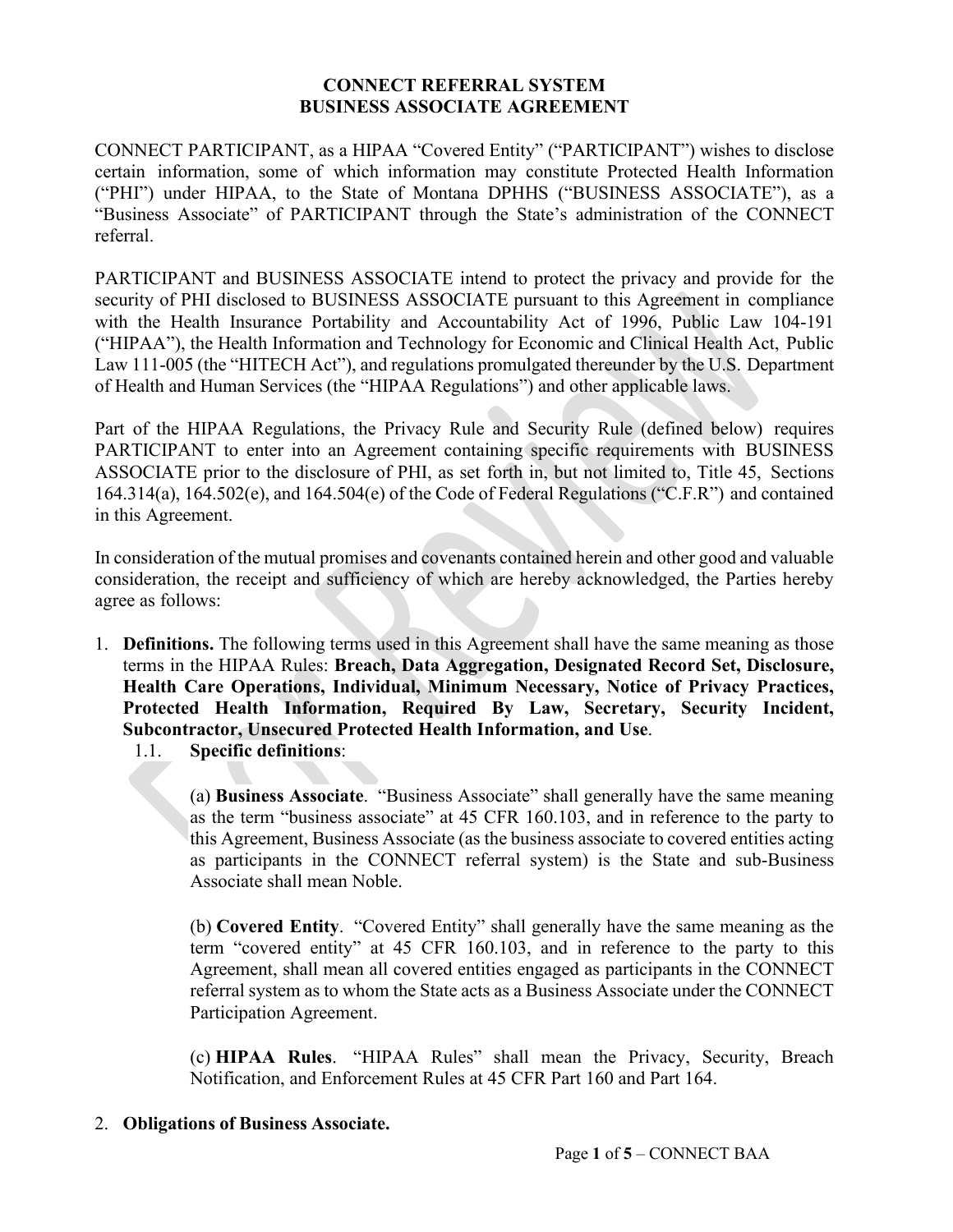- 2.1. **Permitted Uses.** BUSINESS ASSOCIATE shall not use Protected Information except for the purpose of performing BUSINESS ASSOCIATE's obligations under the Agreement as permitted under the Agreement. Further, BUSINESS ASSOCIATE shall not use Protected Information in any manner that would constitute a violation of the Privacy Rule or the HITECH Act if so used by PARTICIPANT. However, BUSINESS ASSOCIATE may use Protected Information (i) for the proper management and administration of Business Associate, or (ii) to carry out the legal responsibilities of Business Associate [45 C.F.R. Sections 164.504(e) (2)(i), 164.501(e)(2)(ii)(A) and 164.504(e)(4)(i)].
- 2.2. **Permitted Disclosures.** BUSINESS ASSOCIATE shall not disclose Protected Information except for the purpose of performing BUSINESS ASSOCIATE's obligations under the Agreement and as permitted under the Agreement. BUSINESS ASSOCIATE shall not disclose Protected Information in any manner that would constitute a violation of the Privacy Rule or the HITECH Act if so disclosed by PARTICIPANT. If BUSINESS ASSOCIATE discloses Protected Information to a third party, BUSINESS ASSOCIATE must obtain, prior to making any such disclosure, (i) reasonable *written* assurances from such third party that such Protected Information will be held confidential as provided pursuant to this Agreement and only disclosed as required by law or for the purposes for which it was disclosed to such third party, and (ii) a written agreement from such third party to immediately notify BUSINESS ASSOCIATE of any breaches of confidentiality of the Protected Information, to the extent it has obtained knowledge of such breach [42 U.S.C. Section 17932; 45 C.F.R. Sections 164.504(e)(2)(i), 164.504(e)(2)(i)(B),  $164.504(e)(2)(ii)(A)$  and  $164.504(e)(4)(ii)$ .
- 2.3. **Prohibited Uses and Disclosures.** BUSINESS ASSOCIATE shall not use or disclose Protected Information for fundraising or marketing purposes. BUSINESS ASSOCIATE shall not disclose Protected Information to a health plan for payment or health care operations purposes if the patient has requested this special restriction, and has paid out of pocket in full for the health care item or service to which PHI solely relates [42 U.S.C. Section 17935(a)]. BUSINESS ASSOCIATE shall not directly or indirectly receive remuneration in exchange for Protected Information, except with prior written consent of PARTICIPANT and as permitted by the HITECH Act, 42 U.S.C. Section 17935(d)(2); however this prohibition shall not affect payment by PARTICIPANT to BUSINESS ASSOCIATE for services provided pursuant to the Agreement.
- 2.4. **Appropriate Safeguards.** BUSINESS ASSOCIATE shall implement appropriate safeguards as are necessary to prevent the use or disclosure of Protected Information otherwise than as permitted by the Agreement, including, but not limited to, administrative, physical and technical safeguards that reasonably and appropriately protect the confidentiality, integrity and availability of the Protected Information, in accordance with 45 C.F. R. Sections 164.308, 164.310, and 164.312 [45 C.F.R. Section 164.504(e)(2)(ii)(B); 45 C.F.R. Section 164.308(b)]. BUSINESS ASSOCIATE shall comply with the policies and procedures and documentation requirements of the HIPAA Security Rule, including, but not limited to, 45 C.F.R. Section 164.316. [42 U.S.C. Section 17931].
- 3. **Reporting of Improper Access, Use, or Disclosure.** BUSINESS ASSOCIATE shall report to PARTICIPANT *in writing* of any access, use or disclosure of Protected Information not permitted by the Agreement, and any Breach of Unsecured PHI of which it becomes aware without unreasonable delay and in no case later than five (5) business days after discovery [42] U.S.C Section 17921; 45 C.F.R. Section 164.504(e)(2)(ii)(C); 45 C.F.R. Section 164.308(b)].
- 4. **Business Associate's Agents.** BUSINESS ASSOCIATE shall ensure that any agents,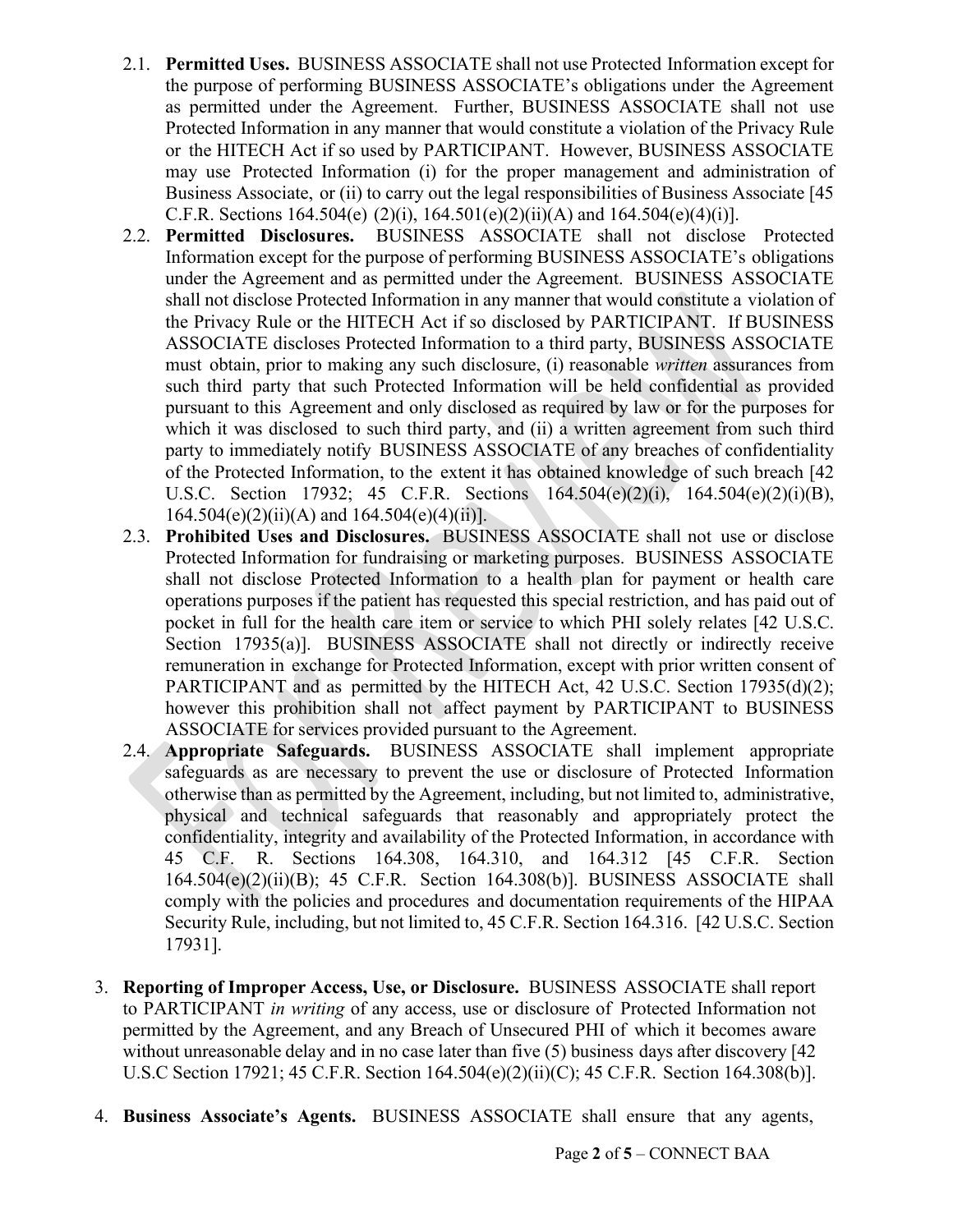including subcontractors, to whom it provides Protected Information, agree *in writing* to the same restrictions and conditions that apply to BUSINESS ASSOCIATE with respect to such PHI and implement the safeguards required herein with respect to Electronic PHI [45 C.F.R. Section 164.504(e)(2)(ii)(D); 45 C.F.R. Section 164.308(b)]. BUSINESS ASSOCIATE shall implement and maintain sanctions against agents and subcontractors that violate such restrictions and conditions and shall mitigate the effects of any such violation [45 C.F.R. Sections 164.530(f) and 164.530(e)(1)].

- 5. **Access to Protected Information.** This provision applies only if the BUSINESS ASSOCIATE maintains a designated record set on behalf of the PARTICIPANT. BUSINESS ASSOCIATE shall make Protected Information maintained by BUSINESS ASSOCIATE or its agents or subcontractors in Designated Record Sets available to PARTICIPANT for inspection and copying within ten (10) days of a request by PARTICIPANT to enable PARTICIPANT to fulfill its obligations under the Privacy Rule, including, but not limited to, 45 C.F.R. Section 164.524 [45 C.F.R. Section 164.504(e)(2)(ii)(E)]. If BUSINESS ASSOCIATE maintains an Electronic Health Record, BUSINESS ASSOCIATE shall provide such information in electronic format to enable PARTICIPANT to fulfill its obligations under the HITECH Act, including, but not limited to, 42 U.S.C. Section 17935(e).
- 6. **Amendment of PHI**. This provision applies only if the BUSINESS ASSOCIATE maintains a designated record set on behalf of the PARTICIPANT. Within ten (10) days of receipt of a request from PARTICIPANT for an amendment of Protected Information or a record about an individual contained in a Designated Record Set, BUSINESS ASSOCIATE or its agents or subcontractors shall make such Protected Information available to PARTICIPANT for amendment and incorporate any such amendment to enable PARTICIPANT to fulfill its obligations under the Privacy Rule, including, but not limited to, 45 C.F.R. Section 164.526.
- 7. **Accounting Rights.** Within ten (10) days of notice by PARTICIPANT of a request for an accounting of disclosures of Protected Information, BUSINESS ASSOCIATE and its agents or subcontractors shall make available to PARTICIPANT the information required to provide an accounting of disclosures to enable PARTICIPANT to fulfill its obligations under the Privacy Rule, including, but not limited to, 45 C.F.R. Section 164.528, and the HITECH Act, including, but not limited to 42 U.S.C. Section 17935(c), as determined by PARTICIPANT. BUSINESS ASSOCIATE agrees to implement a process that allows for an accounting to be collected and maintained by BUSINESS ASSOCIATE and its agents or subcontractors for at least six (6) years prior to the request. However, accounting of disclosures from an Electronic Health Record for treatment, payment or health care operations purposes are required to be collected and maintained for only three (3) years prior to the request, and only to the extent that BUSINESS ASSOCIATE maintains an electronic health record and is subject to this requirement. At a minimum, the information collected and maintained shall include: (i) the date of disclosure; (ii) the name of the entity or person who received Protected Information and, if known, the address of the entity or person; (iii) a brief description of Protected Information disclosed; and (iv) a brief statement of purpose of the disclosure that reasonably informs the individual of the basis for the disclosure, or a copy of the individual's authorization, or a copy of the written request for disclosure*.* In the event that the request for an accounting is delivered directly to BUSINESS ASSOCIATE or its agents or subcontractors, BUSINESS ASSOCIATE shall within five (5) days of a request forward it to PARTICIPANT in writing. It shall be PARTICIPANT's responsibility to prepare and deliver any such accounting requested*.* BUSINESS ASSOCIATE shall not disclose any Protected Information except as set forth in Sections 2.b. of this Business Associate Agreement [45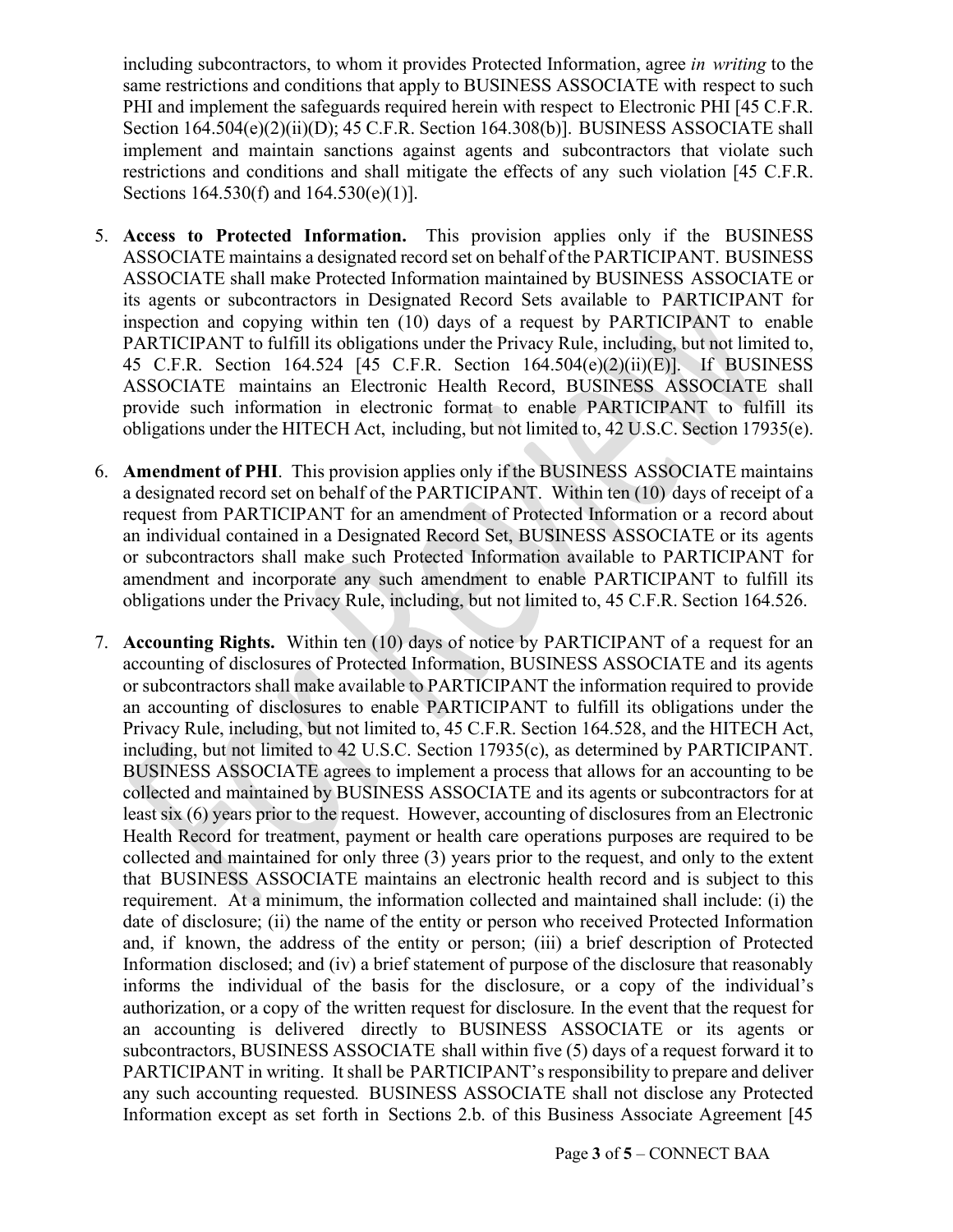C.F.R. Sections  $164.504(e)(2)(ii)(G)$  and  $165.528$ ]. The provisions of this subparagraph i shall survive the termination of this Agreement.

- 8. **Government Accessto Records.** BUSINESS ASSOCIATE shall make its internal practices, books and records relating to the use and disclosure of Protected Information available to PARTICIPANT and to the Secretary of the U.S. Department of Health and Human Services (the "Secretary") for purposes of determining BUSINESS ASSOCIATE's compliance with the Privacy Rule [45 C.F.R. Section 164.504(e)(2)(ii)(H)]. BUSINESS ASSOCIATE shall provide to PARTICIPANT a copy of any Protected Information that BUSINESS ASSOCIATE provides to the Secretary concurrently with providing such Protected Information to the Secretary.
- 9. **Minimum Necessary.** BUSINESS ASSOCIATE (and its agents or subcontractors) shall request, use and disclose only the minimum amount of Protected Information necessary to accomplish the purpose of the request, use or disclosure [42 U.S.C. Section 17935(b); 45 C.F.R. Part 164, 45 C.F.R. Section 164.514(d)(3)]. BUSINESS ASSOCIATE understands and agrees that the definition of "minimum necessary" is in flux and shall keep itself informed of guidance issued by the Secretary of the United States Department of Health and Human Services with respect to what constitutes "minimum necessary".
- 10. **Data Ownership.** BUSINESS ASSOCIATE acknowledges that BUSINESS ASSOCIATE has no ownership rights with respect to the Protected Information.
- 11. **Notification of Breach.** During the term of the Agreement, BUSINESS ASSOCIATE shall notify PARTICIPANT without unreasonable delay and in no case later than five (5) business days of any suspected or actual breach of security*,* intrusion or unauthorized use or disclosure of PHI of which BUSINESS ASSOCIATE becomes aware and/or any actual or suspected use or disclosure of data in violation of any applicable federal or state laws or regulations. Such notice shall include, but not be limited to, the identification of each individual whose unsecured protected health information has been, or is reasonably believed by the BUSINESS ASSOCIATE to have been accessed, acquired, or disclosed during such breach. BUSINESS ASSOCIATE shall provide PARTICIPANT with any other available information that the PARTICIPANT is required to include in notification to the individual under 45 C.F.R. Section 164.404(c) at the time of the notification required by this subparagraph m or promptly thereafter as information becomes available. [45 C.F.R. 164.410]. BUSINESS ASSOCIATE shall take (i) prompt corrective action to cure any such deficiencies and (ii) any action pertaining to such unauthorized disclosure required by applicable federal and state laws and regulations.
- 12. **Breach Pattern or Practice by Participant.** Pursuant to 42 U.S.C. Section 17934(b), if the BUSINESS ASSOCIATE knows of a pattern of activity or practice of the PARTICIPANT that constitutes a material breach or violation of the PARTICIPANT's obligations under the Agreement, the BUSINESS ASSOCIATE must take reasonable steps to cure the breach or end the violation. If the steps are unsuccessful, the BUSINESS ASSOCIATE must terminate the Agreement or other arrangement if feasible, or if termination is not feasible, report the problem to the Secretary of the United States Department of Health and Human Services. BUSINESS ASSOCIATE shall provide written notice to PARTICIPANT of any pattern of activity or practice of the PARTICIPANT that BUSINESS ASSOCIATE believes constitutes a material breach or violation of the PARTICIPANT's obligations under the Agreement within five (5) days of discovery and shall meet with PARTICIPANT to discuss and attempt